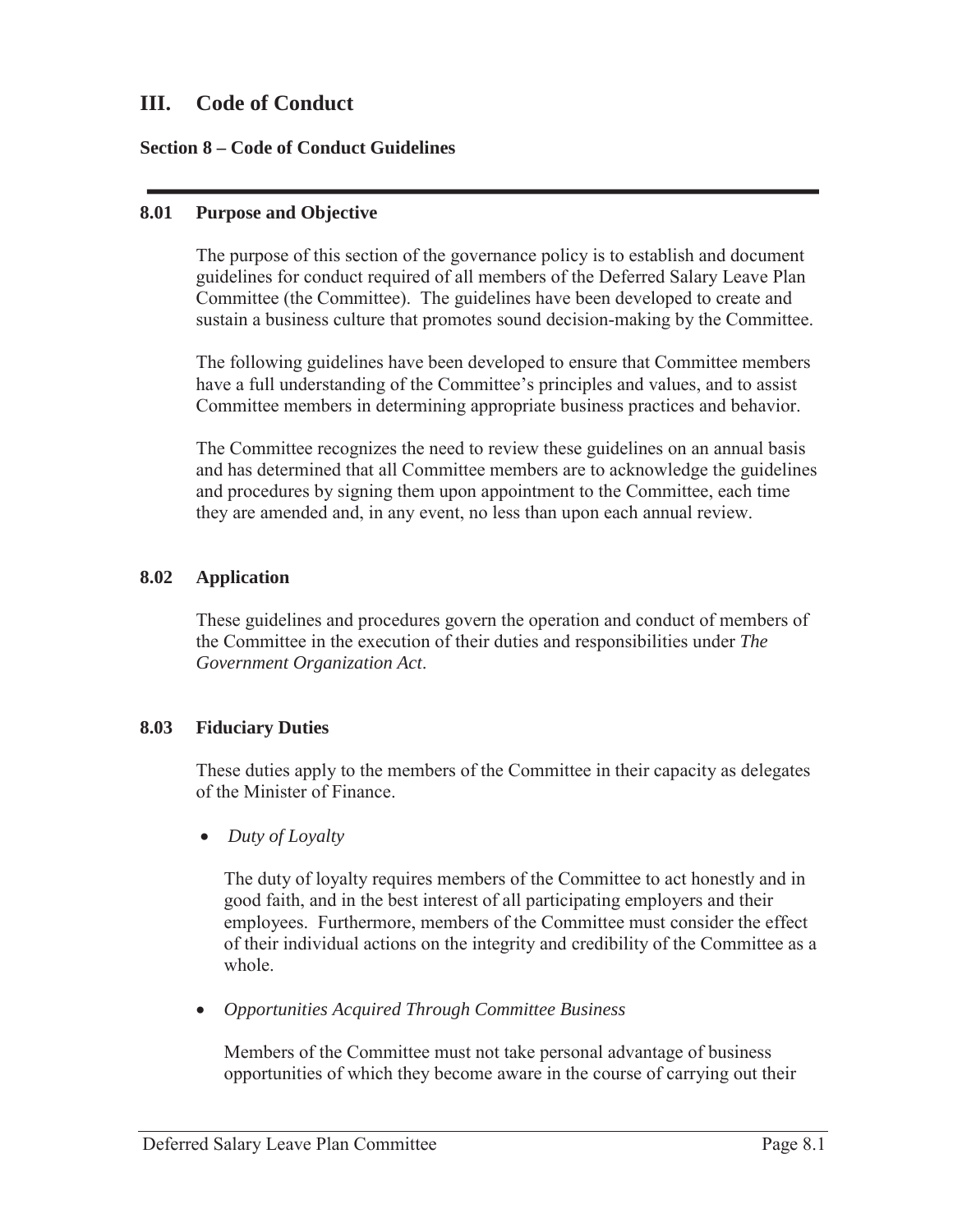duties as Committee members. Similarly, confidential information obtained as a result of Committee business must not be used for personal profit, or for the personal benefit of others.

x *Duty to Protect Confidential Information* 

Committee members must at all times keep confidential all information, proprietary material and records received by them in their capacity as members of the Committee. Confidential information may only be disclosed if it is otherwise generally available to the public, if the disclosure is required by law, or if the disclosure is consistent with the purpose for which the information was obtained.

x *Post Service Restrictions*

Committee members who cease to serve on the Committee must continue to refrain from taking improper advantage of their previous position. Former members of the Committee must continue to observe the duty to protect confidential information, unless they have received written authorization from the Chairperson of the Committee to disclose the information. Furthermore, former members of the Committee must not use confidential information or opportunities acquired as a result of Committee business for personal gain, or for the personal benefit of others.

• Duty of Care

The duty of care requires member of the Committee to exercise the care, skill and diligence that a reasonably prudent person would exercise in comparable circumstances. In fulfilling this duty, Committee members must:

- Obtain expert advice, when appropriate, to acquire the necessary information required to make informed decisions;
- Undertake the training and education necessary to ensure there is a sufficient level of knowledge and understanding; and
- Take actions which are consistent with the mission and policies of the Plan.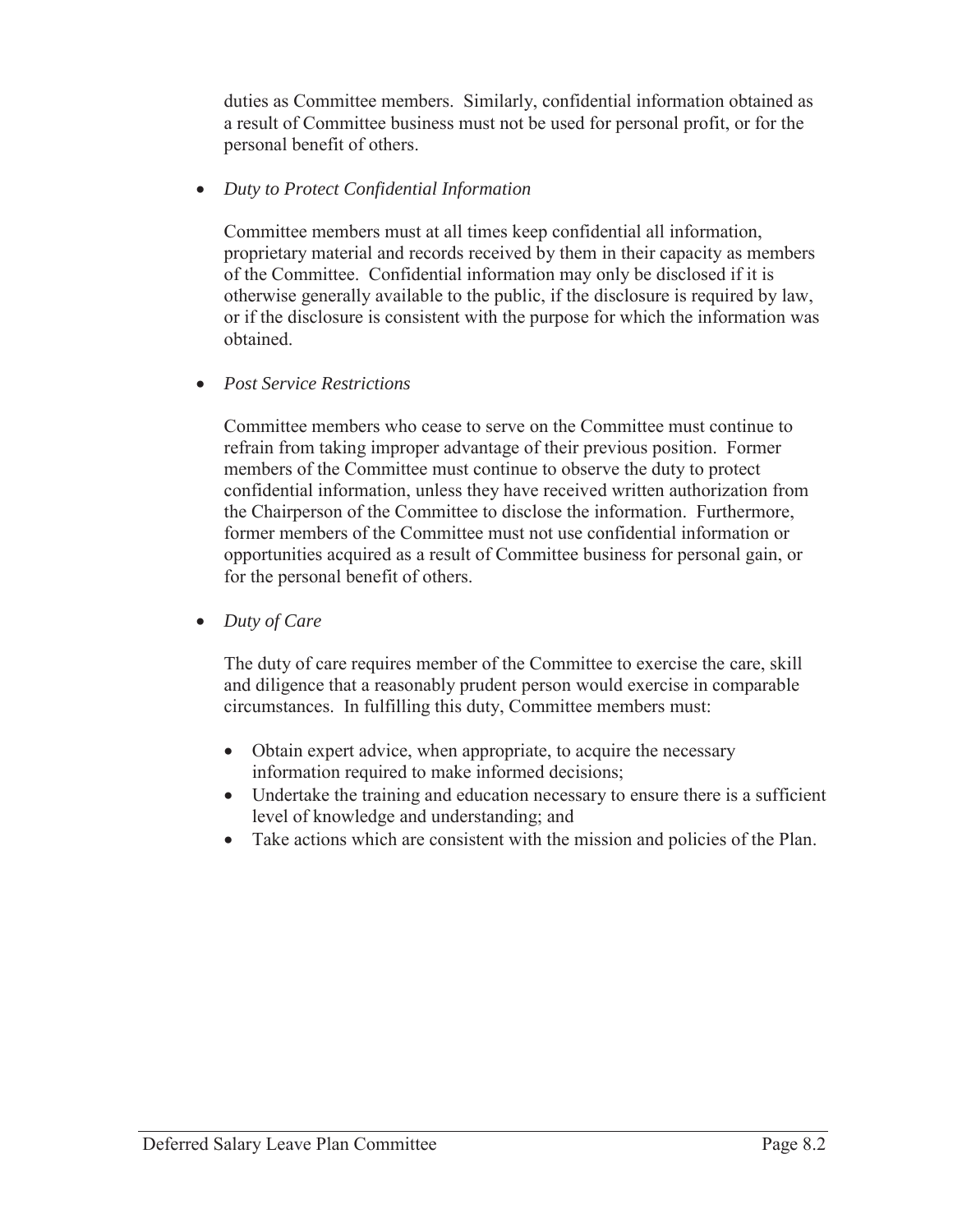# **8.04 Ethical Standards**

Members of the Committee should adhere to the following standards when exercising all of their duties and responsibilities:

x *Preferential Treatment*

Committee members must not use their position to benefit persons or organizations in their dealings with the Plan if this may be perceived to result in preferential treatment to such persons or organizations.

x *Gifts, Benefits and Entertainment*

Committee members must not accept gifts, benefits, entertainment or other personal favors, which would create, or appear to create, a favored position for persons or organizations doing business with the Plan.

Committee members must not solicit or accept gifts, benefits, entertainment or other personal favors in exchange for, or as a condition of, the exercise of their duties or as an inducement for performing an act associated with the duties and responsibilities of their position.

Members of the Committee may generally accept gifts, hospitality or other benefits, of nominal value, associated with the duties and responsibilities of their position, if such gifts, hospitality or other benefits:

- are within the bounds of propriety, a normal expression of courtesy, or within the normal standards of hospitality;
- would not bring suspicion on the Committee member's objectivity and impartiality; and
- would not compromise the integrity of the Committee.
- x *Communication and Public Comment*

Public announcements or comments are the responsibility of the Chairperson, unless approved otherwise by the Committee.

Members of the Committee must refrain from making media announcements or comments regarding the activities of the Committee and the operation of the Plan, unless authorized by the Chairperson to do so. Committee members must avoid making public comments which are likely to bring the Committee into disrepute or adversely affect the operation of the Plan.